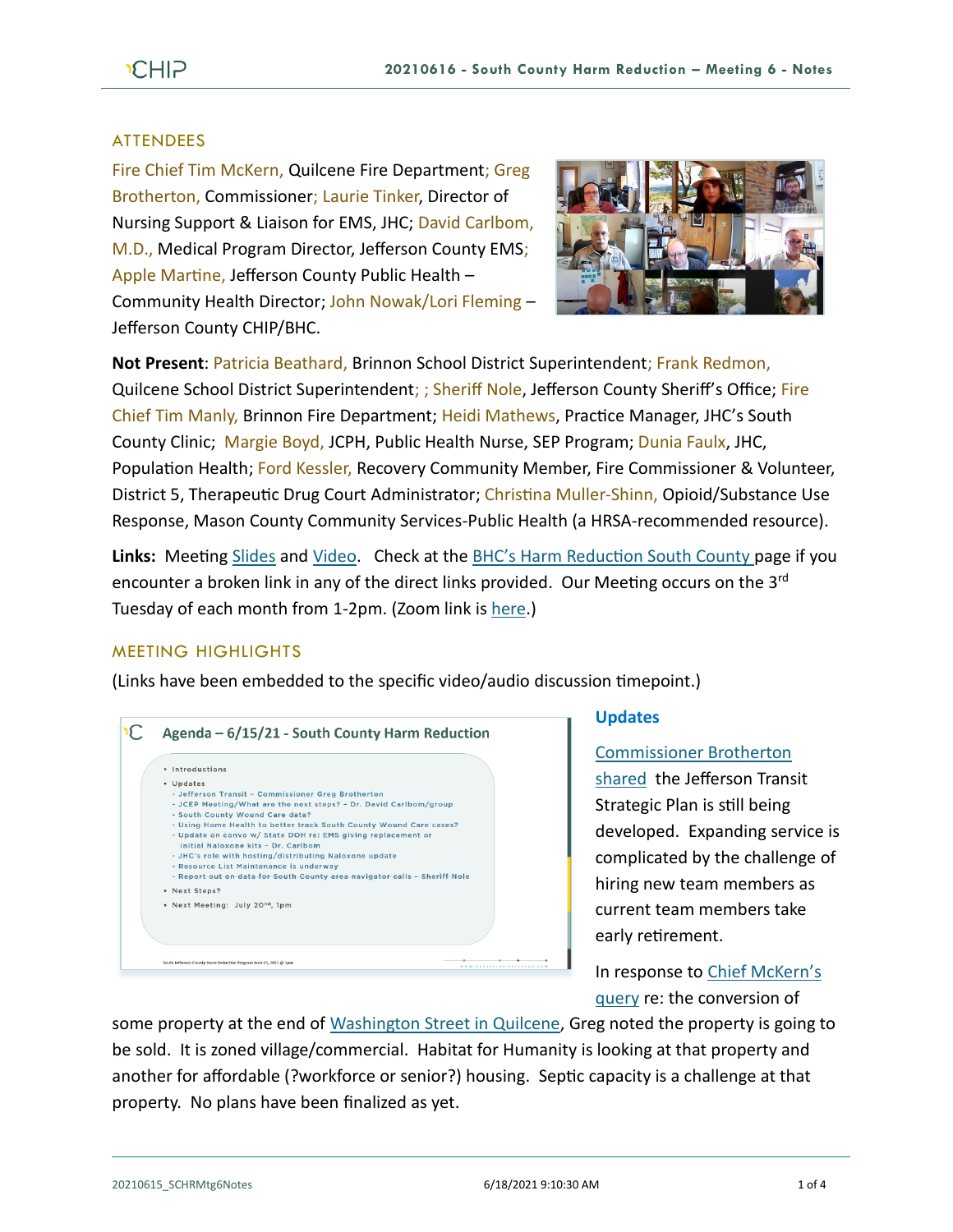[Dr. David Carlbom](https://youtu.be/MqNLm0JWMQg?t=250) updated the group on the presentation he made to the Jefferson County Education Board (JCEP) on 6/7/2021. Meeting went well. The message of our desire to have Naloxone in schools for nurse/SBHCenter/Staff was given and seemed to be well-received.

**Action:** [The discussion yielded](https://youtu.be/MqNLm0JWMQg?t=561) some next steps.

- Circle back with Frank Redmon for feedback from the Quilcene school board member(s) in attendance at the JCEP meeting. How we can support him to implement a Naloxone Policy in Quilcene (facilitate/liaison with other districts to get their policies, etc).
- Inquire of Frank Redmon/Sean Moss if/how/what/and on what timeline we might deploy a team of Dr. Melinda Bower and Susan O'Brien (who has relationship/credibility in that school district) to do Naloxone education and explore doing a further roll- out of Naloxone in the schools. Let Frank/Sean know Susan O'Brien/Melinda Bower could be available for teacher training that is set for over the summer or early in the school year, if they are interested in that resource. Lori will follow up with Apple/Susan et al to brainstorm details.
- **Action:** Nurture specific resource(s) who advocate for and engage the school district students and stakeholders in the broader conversation and education around substance use disorder. (Naloxone is a patch, we want to get at the root and practice prevention!)
- **Action:** Chief McKern will check in with Trish Beathard for feedback on the JCEP presentation.

[Lori Fleming noted](https://youtu.be/MqNLm0JWMQg?t=902) Denise Banker has secured \$740k funding for a CPWI/Empowered Teen Coalition in the Quilcene School District. Some of this funding will pay 80% salary for a Student Assistance Professional in the District. Discussion revealed two follow up items:

**• Action:** Address the tactical challenge of having funding, programs, etc – but lacking internal School District system person who raises awareness with school district players who could anchor and benefit from the CPWI funding/programs, etc. Lori will set up meeting between Apple Martine, Denise Banker, and Susan O'Brien to brainstorm. Take insight developed at that meeting and present at the SBHCenter Advisory Meeting to educate/nurture advocacy.

[Chief McKern inquired](https://youtu.be/MqNLm0JWMQg?t=361) about some news he'd heard of a Mental Health staff person in Quilcene School District campus in 2021-22 school year. Apple Martine noted MCS Counseling has their counselor (Anne) there for the past 6 months. Anne is part of the SBHCenter services, and we believe she is there for the long haul. There is also a new mental health counselor in Brinnon – who seems very proactive and engaged already. Chief McKern has been in contact with the Quilcene School Nurse who is there 2 hours a week. Apple noted that Dr. Melinda Bower (from JCPH) is staffing the Quilcene SBHCenter on Wednesday/Thursday.

[Chief McKern noted](https://youtu.be/MqNLm0JWMQg?t=1437) we are seeing an uptick in Naloxone usage, yet we need to address the lack of resources in South County area for recovery (AA, Mental Health Services, etc.). The group agreed there needs to be intentional focus on AA and other recovery programs.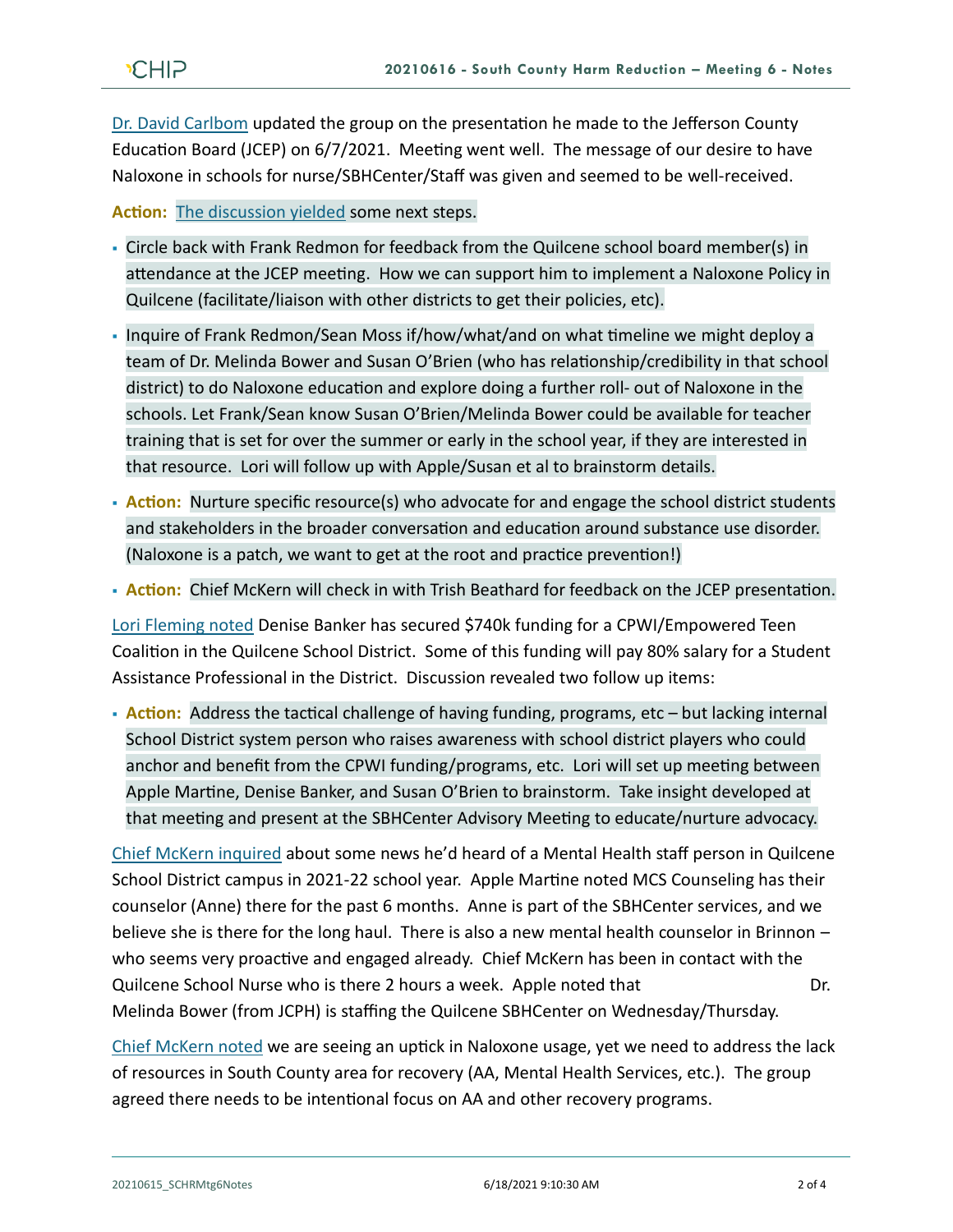**Action:** Lori invited Chief McKern and others to help engage faith-based leaders to participate at whatever level they are willing to engage (one-on-one or at this SCHR table). Lori will also continue connecting with Dana Ward for insight on what this group can do to support the needs identified by faith-based community members.

# **Wound Care Data Report**

[John Nowak reported out o](https://youtu.be/MqNLm0JWMQg?t=1573)n the Quilcene/Brinnon Home Health and Hospice Wound Patient

[data](https://793b0af6-bf22-4c2c-91c8-8cc6fd2f172d.filesusr.com/ugd/2fdcdd_6ce90cf5ef9a48b3afb3b0af526325b5.pdf) for the past year. He outlined the group wanted to understand the South County community's incidence of wound care related to Substance Use Disorder (SUD) and the rate of Home Health follow-up care. The type of wounds we would be looking at are related to the [surgical wound data,](https://793b0af6-bf22-4c2c-91c8-8cc6fd2f172d.filesusr.com/ugd/2fdcdd_6ce90cf5ef9a48b3afb3b0af526325b5.pdf) though not all surgical wounds are SUD-related. (17 total surgical wounds in the past year, shown on line 37 of the data spread sheet, of which maybe 6 are SUD-related). The group agreed this data doesn't support expanding wound care capacity in South County, and that with Home Health we have capacity to address wound care in the area. Dr. Carlbom noted he and Laurie Tinker brought this topic up in a monthly ED meeting and that physicians are directed to check the home health box on SUD-related wound care patients to ensure we're capturing the number being served.

**Action:** Query the Home Health Data in Dec/Jan to see how those numbers look. (JN will be gone there – who can take this task on?).

[Apple Martine brought](https://youtu.be/MqNLm0JWMQg?t=2012) up a course offered at U of  $W -$  "Wound Care Fundamentals" as a potential course for Nurse/SPP agents as a source of wound care service. John noted as we get to that future state, using the JHC Quilcene Clinic for wound care services would be ideal.

#### **Naloxone Distribution**

[John Nowak noted](https://youtu.be/MqNLm0JWMQg?t=2420) Heidi Mathews, Practice Manager from JHC's Quilcene Clinic advised she should be able to give an answer on the Clinic's capacity for receipt and distribution of Naloxone once the Clinic Manager's situation has been stabilized.

#### **EMS and Leave-behind Naloxone**

[Dr. Carlbom](https://youtu.be/MqNLm0JWMQg?t=2456) updated the group on the meeting he had with State of WA, City of Tacoma and Sean Hemmerle from ADAI (who is in charge of naloxone distribution through the state). Tacoma has two nurses caring for and doing micro-induction at the scene of resuscitation and staying with the patient a few hours to ensure their openness to treatment is acted upon. He sees value in EMS providing Naloxone to those resuscitated or who need resupply. He will be meeting with Fire Chiefs, Public Health Team, and Navigators through the summer, with an eye toward an October "go live" date, and training in September (especially on how to talk genuinely from a harm reduction point of view with someone who has OD'd). The plan is to